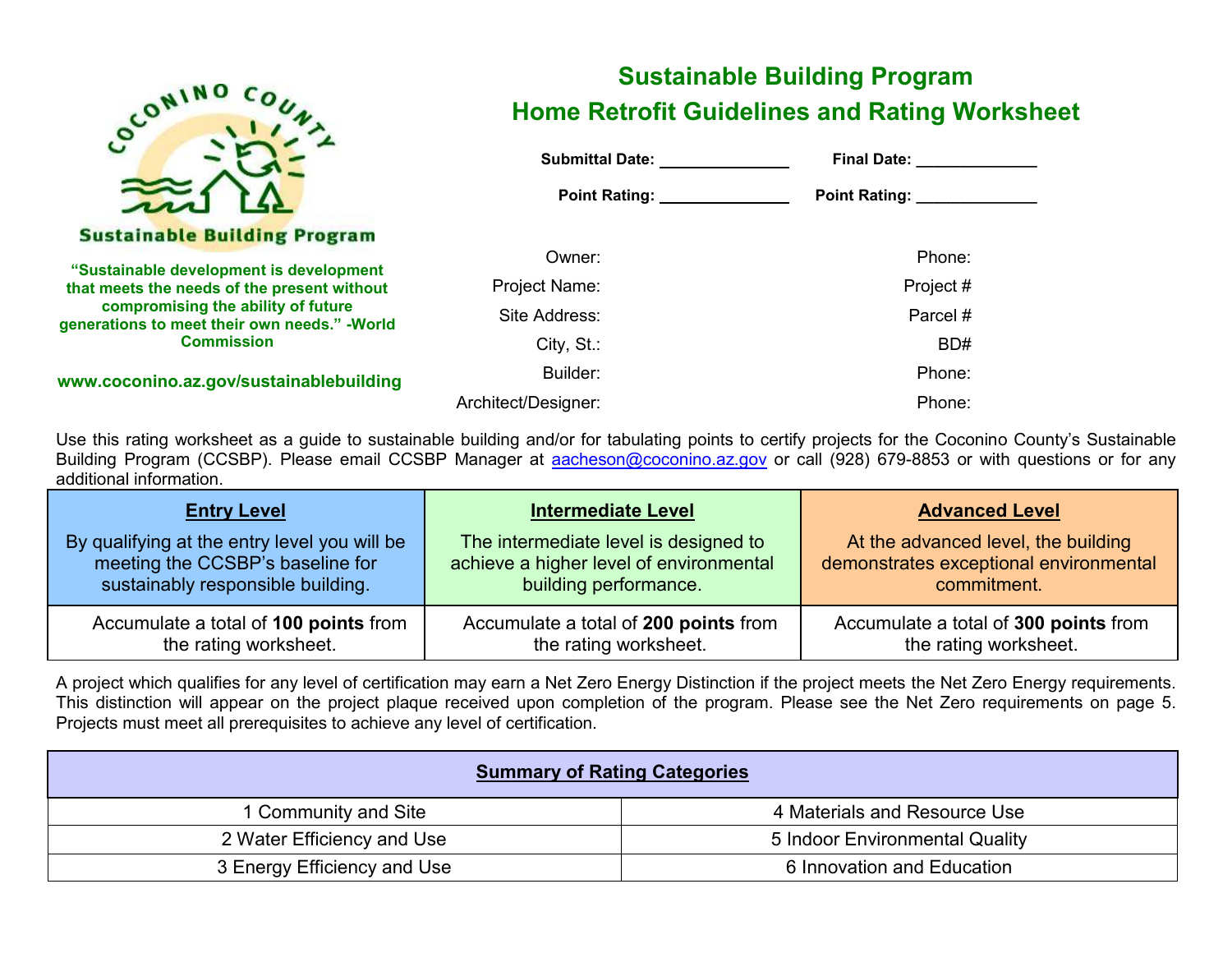|      | <b>Prerequisites</b><br>for the Coconino County Sustainable Building Program                                                                                                                                                                                                                                                                                                                                                                                                                                                                                                           | Adherence<br>Project | Verification<br>Phase  | Owner's<br>Manual |
|------|----------------------------------------------------------------------------------------------------------------------------------------------------------------------------------------------------------------------------------------------------------------------------------------------------------------------------------------------------------------------------------------------------------------------------------------------------------------------------------------------------------------------------------------------------------------------------------------|----------------------|------------------------|-------------------|
| 0.01 | Building is placed on previously developed land.                                                                                                                                                                                                                                                                                                                                                                                                                                                                                                                                       |                      | <b>FC</b>              | <b>NA</b>         |
| 0.02 | Project meets the requirements of International Energy Conservation Code as currently adopted by governing<br>jurisdiction.                                                                                                                                                                                                                                                                                                                                                                                                                                                            |                      | PR, II,<br>R, F        | <b>NA</b>         |
| 0.03 | If there is a heating system thermostat, it must be a programmable/set-back thermostat.<br>A set back thermostat regulates the heating/cooling system to provide optimum comfort when the house is<br>occupied and to conserve energy when it is not.                                                                                                                                                                                                                                                                                                                                  |                      | <b>FC</b>              | Y                 |
| 0.04 | Water heater timer is installed on tanked electric water heaters.<br>Water heater timers save money by producing hot water in the utility companies' off peak energy hours.                                                                                                                                                                                                                                                                                                                                                                                                            |                      | PRA,<br>FC             | Y                 |
| 0.05 | The first five feet of exposed hot water lines are insulated to min R-3.6 in unconditioned spaces (e.g. 1/2" foam<br>insulation over 1/2" - 3/4" pipe.)<br>Insulating hot water lines conserves energy by reducing source to fixture heat loss through supply piping.                                                                                                                                                                                                                                                                                                                  |                      | PR, or<br>$\mathbf{I}$ | <b>NA</b>         |
| 0.06 | Home manual and owner education provided.<br>A homeowner will benefit from knowing how to operate and maintain their own home. To see the list of<br>requirements, please visit the Sustainable Building Program website.                                                                                                                                                                                                                                                                                                                                                              |                      | FC                     | Y                 |
| 0.07 | Home owner agrees to provide Coconino County with copies of all utility bills for a period of two years to assess<br>the performance of the home. (If home renovated for purpose of resale, this item can be negotiated.)<br>Designing and building a structure is the first step in sustainable building; the remaining steps come in the<br>operations, maintenance, and performance of the structure. By measuring a homes performance, we can<br>constantly educate ourselves on what may improve.                                                                                 |                      | FC                     | <b>NA</b>         |
| 0.08 | Install water banks in all existing toilet tanks.<br>Toilet banks fill space in toilet tanks, limiting the amount of water able to fill the tank, thus decreasing the amount<br>of water used per flush. While making a toilet more efficient, toilet banks will not limit the performance of the toilet.                                                                                                                                                                                                                                                                              |                      | FC                     | Y                 |
| 0.09 | All tropical woods used in the project must be FSC or SFI Certified.<br>Currently, there is no international or national certification that can guarantee in a reliable manner that imported<br>tropical wood is legally and sustainably logged. Many European countries have banned tropical wood imports<br>altogether.                                                                                                                                                                                                                                                              |                      | PRA,<br><b>FC</b>      | Y                 |
| 0.10 | Carbon monoxide (CO) detectors installed per manufacturer's recommendations. At minimum, there is one per<br>floor: 1 detector is within 15 feet of each sleeping area = 4 points. For extra points (2 more points): Place one<br>approximately 15 feet or so from doors to attached garages and from non-sealed combustion appliances.<br>Carbon monoxide detectors warn against high levels of carbon monoxide, a poisonous gas produced as a by-<br>product when fossil fuels are burned. For a resource on CO detectors, please visit the Sustainable Building<br>Program website. |                      | <b>FC</b>              | Y                 |
| 0.11 | All projects that include the construction of an addition are required to implement an erosion control plan, including<br>topsoil preservation, and must leave a minimum 40% of the lot undisturbed.<br>Erosion control prevents soil loss and water pollution by keeping soil on site and preventing it from flowing off site<br>with storm water runoff. For specific guidelines, please visit the Sustainable Building Program website.                                                                                                                                             |                      | PRA, I,<br><b>FC</b>   | Y                 |
| 0.12 | Turf (lawn) area is <400 sf.<br>Larger turf areas often require large amounts of water for irrigation. Smaller turf areas promote water efficiency.                                                                                                                                                                                                                                                                                                                                                                                                                                    |                      | PR, FC                 | <b>NA</b>         |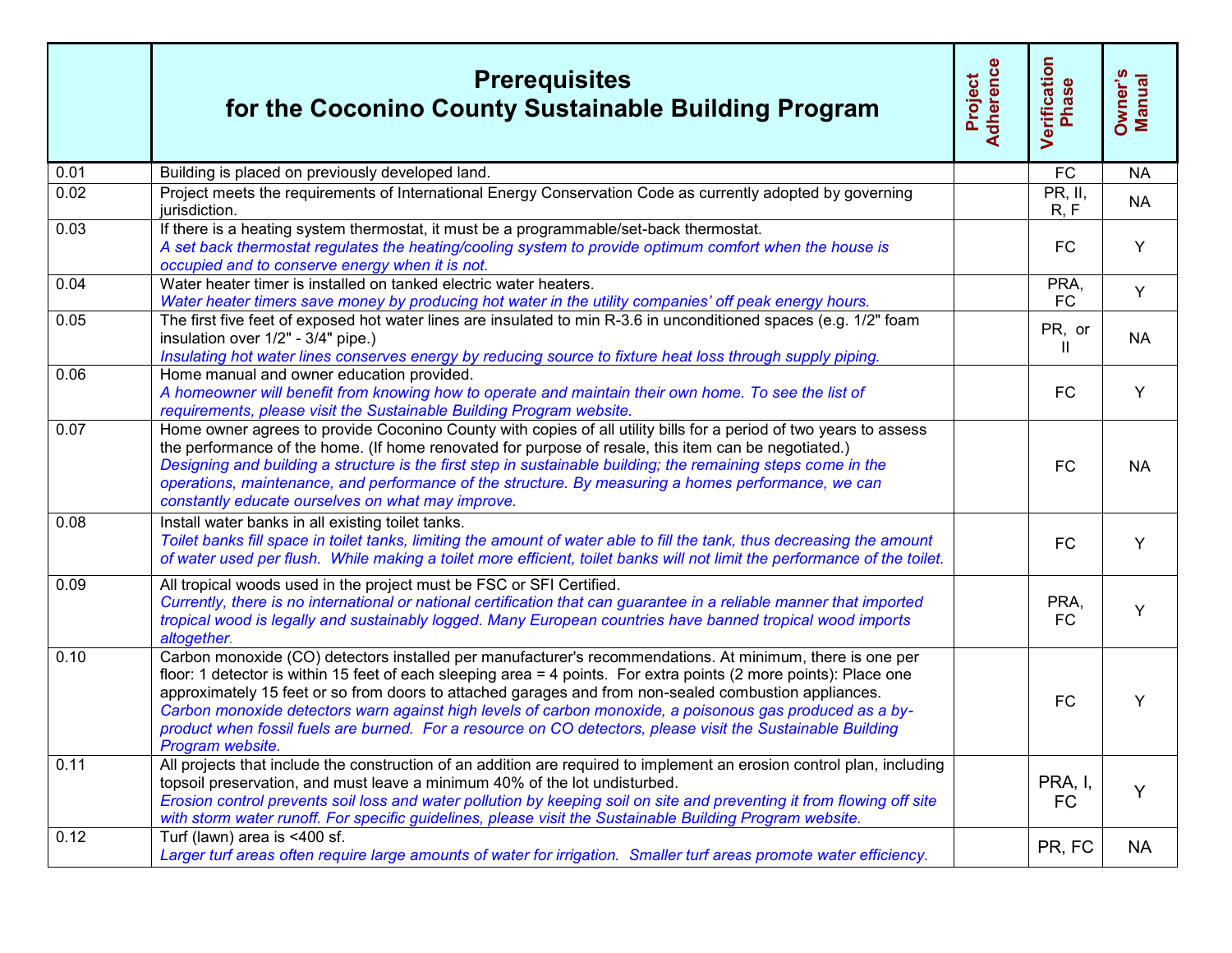|                             | <b>Worksheet Items for Credit</b> |                                                                                                                                                                                                                                                                                                                                                                                                                                                                        |                         |  | Verification<br>Phase | Owner's<br>Manual |
|-----------------------------|-----------------------------------|------------------------------------------------------------------------------------------------------------------------------------------------------------------------------------------------------------------------------------------------------------------------------------------------------------------------------------------------------------------------------------------------------------------------------------------------------------------------|-------------------------|--|-----------------------|-------------------|
| <b>1-Community and Site</b> |                                   |                                                                                                                                                                                                                                                                                                                                                                                                                                                                        |                         |  |                       |                   |
|                             | 1.01                              | Any new additions are built with minimum impact on natural vegetation, site<br>topography, and natural drainage ways.<br>Materials and machinery should be placed, manipulated, and stored onsite having<br>the least amount of impact on natural features such as drainage, vegetation, and<br>unique topographical elements.                                                                                                                                         | $\overline{\mathbf{4}}$ |  | PRA,<br><b>FC</b>     | <b>NA</b>         |
|                             | 1.02                              | Walkways, driveways, and patios are replaced with permeable materials ( $50\% = 4$ )<br>points, 90% = 8 points) or a landscape plan is implemented to channel runoff from<br>impermeable features to vegetated areas (landscape plan = 8).<br>Permeable materials and vegetated areas allow rainwater to drain into the<br>groundwater system rather than leave the property as runoff. For more information,<br>please visit the Sustainable Building Program Website | 8                       |  | PRA,<br><b>FC</b>     | Y                 |
| <b>Site</b>                 | 1.03                              | Wildfire protection plan implemented when no fire hydrants available, or build where<br>fire hydrants are available.<br>(www.coconino.az.gov/uploadedFiles/Public_Works/CWPPFull.pdf).<br>Wildfire protection plans can help reduce homeowners' insurance costs.                                                                                                                                                                                                       | 4                       |  | PRA,<br><b>FC</b>     | <b>NA</b>         |
|                             | 1.04                              | No chemical pesticides (includes termite pretreatment) are used on site.<br>Avoiding the use of chemical pesticides prevents groundwater or runoff<br>contamination, and potential indoor air toxicity. For more information, please visit the<br><b>Sustainable Building Program website.</b>                                                                                                                                                                         | $\mathbf{2}$            |  | PRA,<br><b>FC</b>     | <b>NA</b>         |
|                             | 1.05                              | No chemical herbicides are used on site.<br>Avoiding the use of chemical herbicides prevents ground water or runoff<br>contamination, and potential indoor air toxicity. For more information, please visit the<br>Sustainable Building Program website.                                                                                                                                                                                                               | $\mathbf{2}$            |  | PRA,<br><b>FC</b>     | <b>NA</b>         |
|                             | 1.06                              | Outdoor living space is included (patios, porches, etc).<br>Use of outdoor living areas reduces conditioned built space without reducing<br>livability.                                                                                                                                                                                                                                                                                                                | $\overline{\mathbf{4}}$ |  | PR,<br><b>FC</b>      | <b>NA</b>         |
|                             | 1.07                              | Intentional aesthetic enhancement credit: Points are awarded based on<br>1. Composition and expression 2. Craftsmanship and 3. Response and association<br>with place and context. (Maximum of 6 points per committee review.)<br>For aesthetic guidelines, please visit the Sustainable Building Program website.                                                                                                                                                     | 6                       |  | <b>FC</b>             | <b>NA</b>         |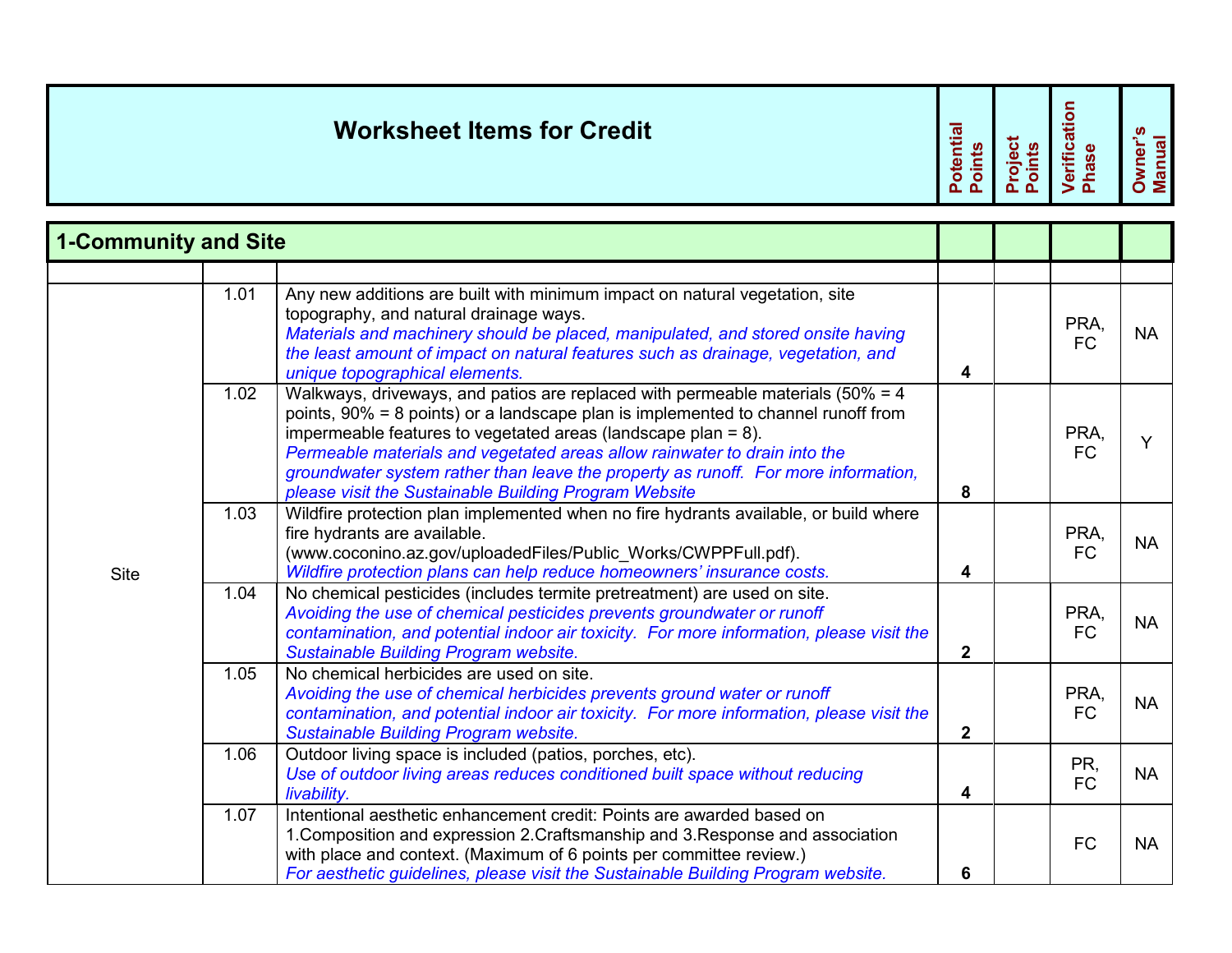| Total for Community & Site (1) | 30 |  |  |  |
|--------------------------------|----|--|--|--|
|--------------------------------|----|--|--|--|

| <b>2-Water Use and Efficiency</b> |      |                                                                                                                                                                                                                                                                                                                                                                            |              |                   |   |
|-----------------------------------|------|----------------------------------------------------------------------------------------------------------------------------------------------------------------------------------------------------------------------------------------------------------------------------------------------------------------------------------------------------------------------------|--------------|-------------------|---|
|                                   |      |                                                                                                                                                                                                                                                                                                                                                                            |              |                   |   |
| Appliances/<br><b>Fixtures</b>    | 2.01 | Washing machines meet the Energy Star Wash Factor requirement, 6 gallons per<br>cubic foot of washer size, for a normal wash cycle (www.energystar.gov). If washer<br>isn't ready to be replaced, wastewater can be diverted for graywater.<br>The wash factor is the water in gallons used per wash cycle divided by the washer's<br>capacity in cubic feet.              | 8            | <b>FC</b>         | Y |
|                                   | 2.02 | Dishwasher uses 6 gallons or less for normal wash cycle (from www.snwa.com).<br>Standard dishwashers use between 9 and 15 gallons per cycle, so the water saving<br>is significant.                                                                                                                                                                                        | 8            | <b>FC</b>         | Y |
|                                   | 2.03 | Faucets are low flow at <2.0 gpm (gallons per minute). (3 points for 50% and 6<br>points for 100%). An aerator can be installed on the faucet to achieve this.<br>Installing an aerator is more sustainable than unnecessarily replacing an entire<br>faucet.                                                                                                              | 6            | <b>FC</b>         | Y |
|                                   | 2.04 | Faucets are low flow at <1.7 gpm (gallons per minute). (3 points for 50% and 6<br>points for 100%.) Points are in addition to 2.03. An aerator can be installed on the<br>faucet to achieve this.<br>Installing an aerator is more sustainable than unnecessarily replacing an entire<br>faucet.                                                                           | 6            | <b>FC</b>         | Y |
|                                   | 2.05 | Showerheads are low flow at <2.0 gpm (gallons per minute). (3 points for 50% and 6<br>points for 100%)                                                                                                                                                                                                                                                                     | 6            | <b>FC</b>         | Y |
|                                   | 2.06 | Showerheads are low flow at <1.7 gpm (gallons per minute). (3 points for 50% and 6<br>points for 100!) Points are in addition to 2.05.                                                                                                                                                                                                                                     | 6            | <b>FC</b>         | Y |
|                                   | 2.07 | 100% of toilets are either low-flow toilets (1.3 gallons or less/flush - high efficiency), dual<br>control flush toilets, or composting type toilets.<br>Low flow toilets conserve water, which, in Arizona, is an especially valuable resource.                                                                                                                           | 10           | PRA,<br><b>FC</b> | Y |
|                                   | 2.08 | Point of entry water or point of use water purification system meets ANSI/NSF<br>standards (does not include reverse osmosis systems).<br>Point of entry/use water purification systems using filters will provide healthier<br>drinking water for the home.                                                                                                               | $\mathbf{2}$ | <b>FC</b>         | Y |
| <b>Efficient Design</b>           | 2.09 | High efficiency hot water system is installed. (6 points for 90% efficiency, 3 points for<br>80% efficiency)                                                                                                                                                                                                                                                               | 12           | PRA,<br><b>FC</b> | Y |
|                                   | 2.10 | Rainwater collection and storage system is installed for use on site. (No distribution<br>system installed.) (www.harvestingrainwater.com)<br>Rainwater collection systems use the roof to collect and divert rainwater through<br>downspouts, into a filter and store it in a cistern. When necessary, the stored<br>rainwater is pumped to the surface for domestic use. | 6            | <b>FC</b>         | Y |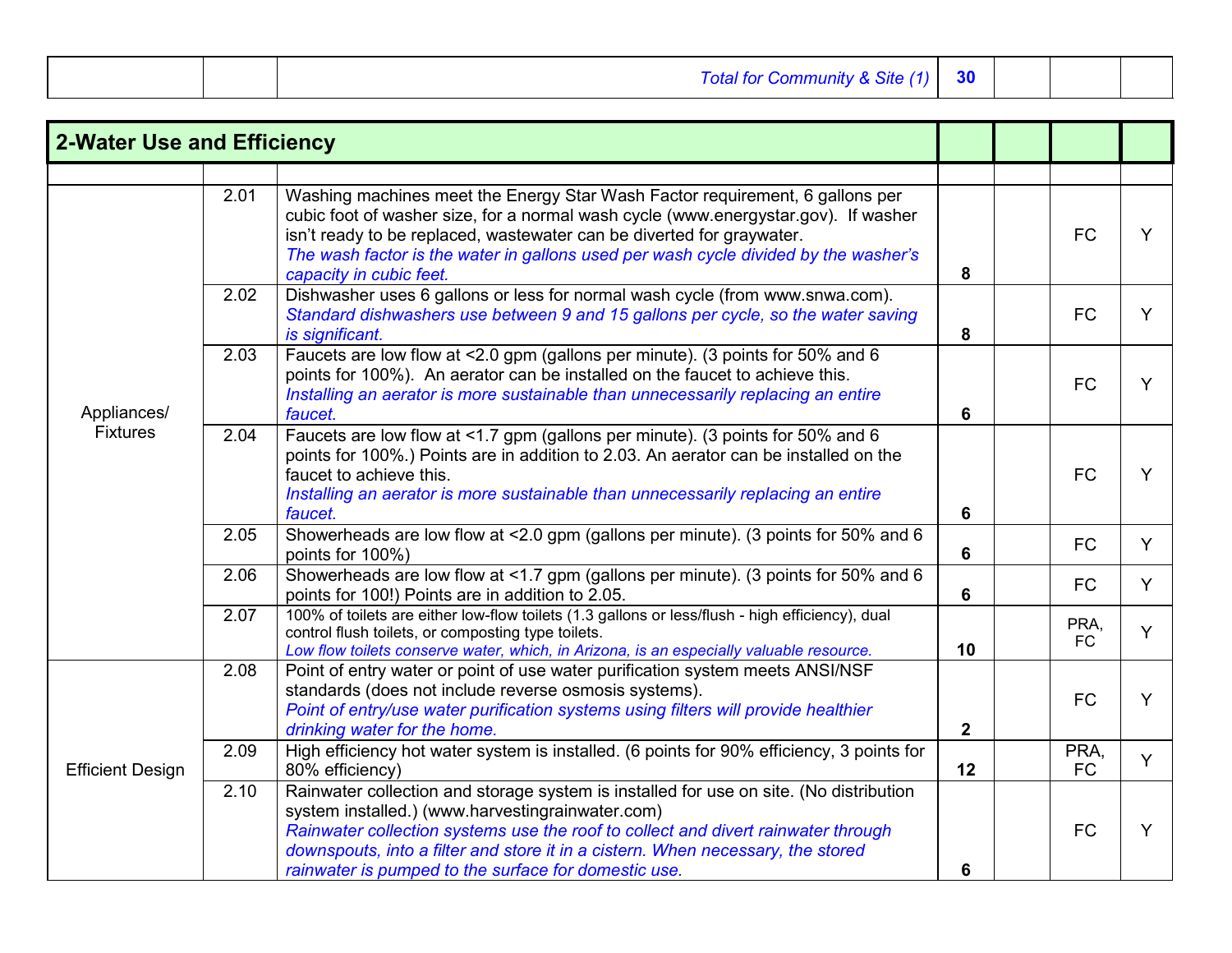| <b>Efficient Design</b>       | $\overline{2.11}$ | Rainwater collection system with on-site distribution to vegetation is installed (i. e.<br>gutters, scuppers, downspouts, retention areas, irrigation lines, etc.). Credit awarded<br>is in addition to 2.10.<br>Rainfall that lands on the landscape can be diverted naturally to plants via contoured<br>slopes and berms. Plants needing relatively more water are placed to collect more<br>runoff. Basins can be built around particular plants to collect water and allow it to<br>percolate slowly through the soil. | 12  | <b>FC</b>        |           |
|-------------------------------|-------------------|-----------------------------------------------------------------------------------------------------------------------------------------------------------------------------------------------------------------------------------------------------------------------------------------------------------------------------------------------------------------------------------------------------------------------------------------------------------------------------------------------------------------------------|-----|------------------|-----------|
|                               | 2.12              | Rainwater collection system is installed with collection, storage, and treatment for<br>domestic water use in house. Credit awarded is in addition to 2.10 and 2.11.<br>Properly treated rainwater can supply all domestic uses. For information on code<br>requirements, please visit the Sustainable Building Program website.                                                                                                                                                                                            | 12  | <b>FC</b>        |           |
| Exterior<br><b>Strategies</b> | 2.13              | Graywater irrigation system is installed from point of use to local area outside.<br>A graywater irrigation system can produce 1,650 gallons of water per week in the<br>average 4-person family. This is enough water to support 900 square feet of lawn,<br>several mature shade or fruit trees, and 15 large shrubs; making it a high water<br>conservation device.                                                                                                                                                      | 8   | PR,<br><b>FC</b> |           |
| <b>Efficient Design</b>       | 2.14              | Plumbing drainage capability to eliminate the need to keep house heated in winter<br>during periods of vacancy.<br>Homeowners with plumbing drainage capability save money and energy by not<br>having to maintain a minimum temperature to prevent pipes from freezing while away<br>for long periods of time.                                                                                                                                                                                                             | 6   | PR,<br><b>FC</b> |           |
|                               | 2.15              | Hot water lines are fully insulated to min. R-3.6 throughout entire house, including<br>conditioned spaces (including trunk lines, branch lines, joints, elbows, and lines<br>installed under slab).<br>Insulated hot water lines conserve energy by reducing source to fixture heat loss<br>through supply piping.                                                                                                                                                                                                         | 6   | PR, II           | <b>NA</b> |
| Exterior<br><b>Strategies</b> | 2.16              | Landscape is Xeriscape (100% of landscaped areas) excluding vegetable/fruit<br>gardens. (www.rainwaterharvesting.org)<br>Xeriscape is landscaping that conserves water and protects the environment.<br>Important considerations in creating a xeriscape landscape include planning, soil<br>types, appropriate plant selection, efficient irrigation, mulch use,, and maintenance.                                                                                                                                         | 6   | <b>FC</b>        | <b>NA</b> |
|                               | 2.17              | Turf (lawn) area is minimized. (15-points for zero, 10-points for <200 sf)<br>Lawns require more water and maintenance than any other type of landscaping<br>plants. The elimination of lawns can conserve a great deal of water, as well as<br>conserving energy that would be used for maintenance.                                                                                                                                                                                                                       | 15  | <b>FC</b>        | <b>NA</b> |
|                               |                   | Total for Water Use & Efficiency (2)                                                                                                                                                                                                                                                                                                                                                                                                                                                                                        | 135 |                  |           |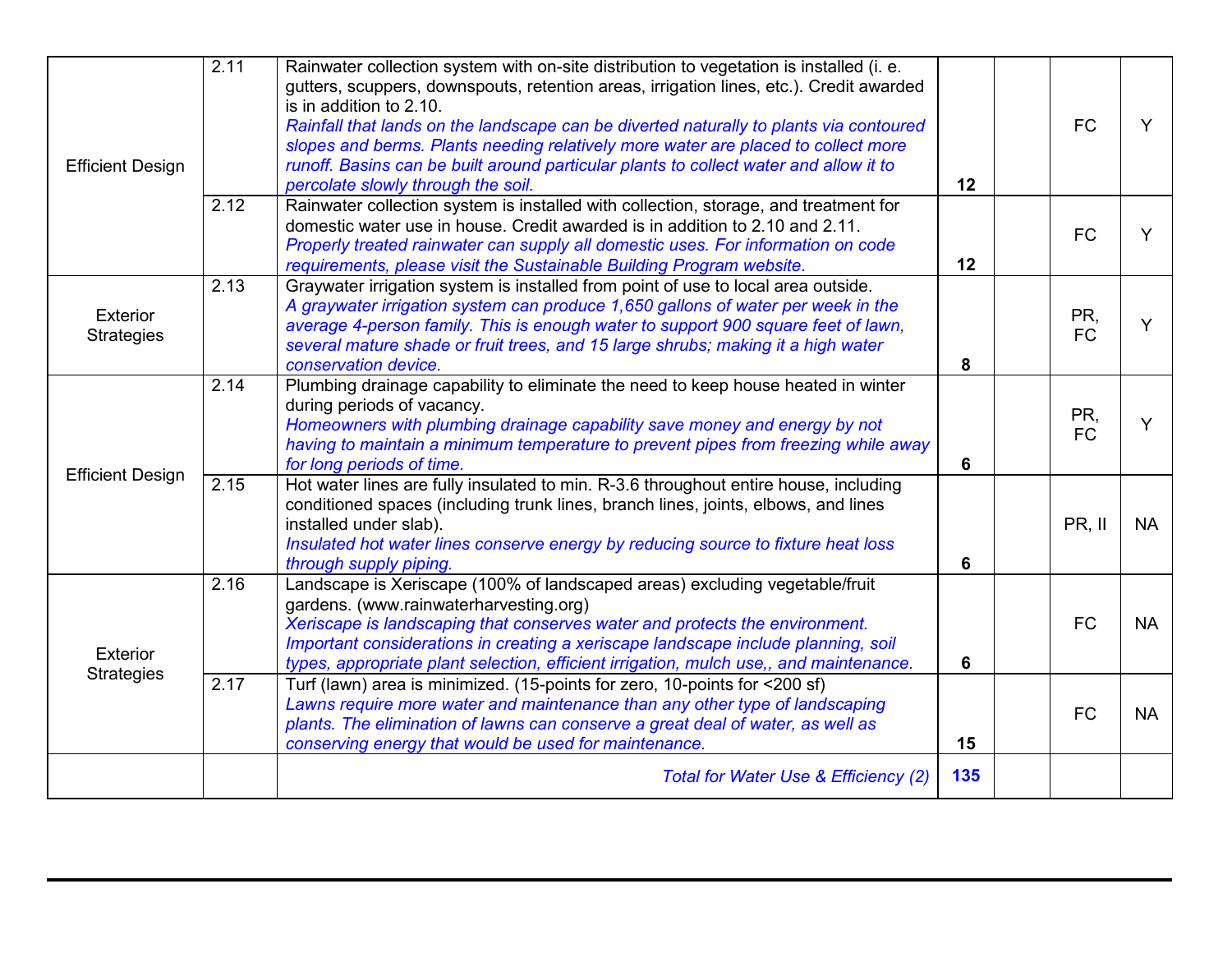| <b>3-Energy Use and Efficiency</b>    |                                                                                                             |                                                                                                                                                                                                                                                                                                                                                                                                                               |              |                    |           |
|---------------------------------------|-------------------------------------------------------------------------------------------------------------|-------------------------------------------------------------------------------------------------------------------------------------------------------------------------------------------------------------------------------------------------------------------------------------------------------------------------------------------------------------------------------------------------------------------------------|--------------|--------------------|-----------|
|                                       |                                                                                                             |                                                                                                                                                                                                                                                                                                                                                                                                                               |              |                    |           |
| Passive Efficiency                    | 3.01<br>shading and winter sun.<br>south during the cold winter months, the sun will heat the building.     | South glass has proper overhang or other shading feature to afford both summer<br>Exterior shading devices help to reduce the level of radiation that migrates into the<br>building, thus reducing thermal heat gain in the summer. When the sun is low in the                                                                                                                                                                | 6            | PR,<br><b>FC</b>   | <b>NA</b> |
|                                       | 3.02<br>the building, or no west windows installed.<br>shading coefficient, the better the performance.     | Exterior shading devices, screens, or landscaping for windows on the west side of<br>Exterior shading serves to block solar radiation in order to reduce heat gain, glare,<br>and localized overheating. A shaded window that allows air circulation between the<br>shading device and the glass will greatly reduce solar heat gain. The lower the                                                                           | $\mathbf{2}$ | <b>FC</b>          | Y         |
|                                       | Air lock vestibule is used to minimize heat loss at main entrance(s).<br>3.03<br>out of the house.          | Also known as foyers and mudrooms, these rooms reduce the loss of conditioned air                                                                                                                                                                                                                                                                                                                                             | 4            | PR,<br><b>FC</b>   | <b>NA</b> |
| Passive<br>Efficiency/<br>Performance | 3.04<br>points for 50% heating demand, 18-points for 75% heating demand<br><b>Building Program website.</b> | Home is designed for passive solar winter heating using solar heat gain analysis: 9-<br>For a user-friendly analysis tool and more information, please visit the Sustainable                                                                                                                                                                                                                                                  | 18           | <b>FC</b>          | Y         |
|                                       | 3.05<br>of 40 points is awarded for 100%.                                                                   | Clean renewable energy system installed: solar electric (photovoltaic) power system<br>and/or a wind power system. Points are awarded based on percentage of the<br>project's energy needs met: 4 points for every 10% of energy needs met; a maximum<br>Homeowners meeting their needs with renewable energy are greatly reducing their<br>carbon footprint; this furthers the effort to strive towards net-zero energy use. | 40           | <b>PR, R,</b><br>F | Y         |
| Renewable                             | 3.06<br>accumulative<br>no utility costs.                                                                   | Pre-wiring or plumbing to allow for easy installation of future renewable energy<br>systems. Wiring for PV-10 points, Plumbing for solar thermal- 10 points; 20 points<br>Photovoltaic powered exterior lighting systems provide simple outdoor lighting with                                                                                                                                                                 | 20           | <b>FC</b>          | Y         |
|                                       | 3.07<br>exterior lighting.<br>no utility costs.                                                             | Solar electric (photovoltaic) lighting constitutes at least 50% of landscape/site<br>Photovoltaic powered exterior lighting systems provide simple outdoor lighting with                                                                                                                                                                                                                                                      | 4            | <b>FC</b>          | Y         |
| Appliances                            | 3.08<br>free energy.                                                                                        | Solar water heating system installed is certified by the Solar Rating Certification<br>Council. (7 points for meeting 50% of annual hot water needs, 14 points for meeting<br>80%) Solar water heating is the most economical way to heat water using the sun's                                                                                                                                                               | 14           | PR,<br><b>FC</b>   | Y         |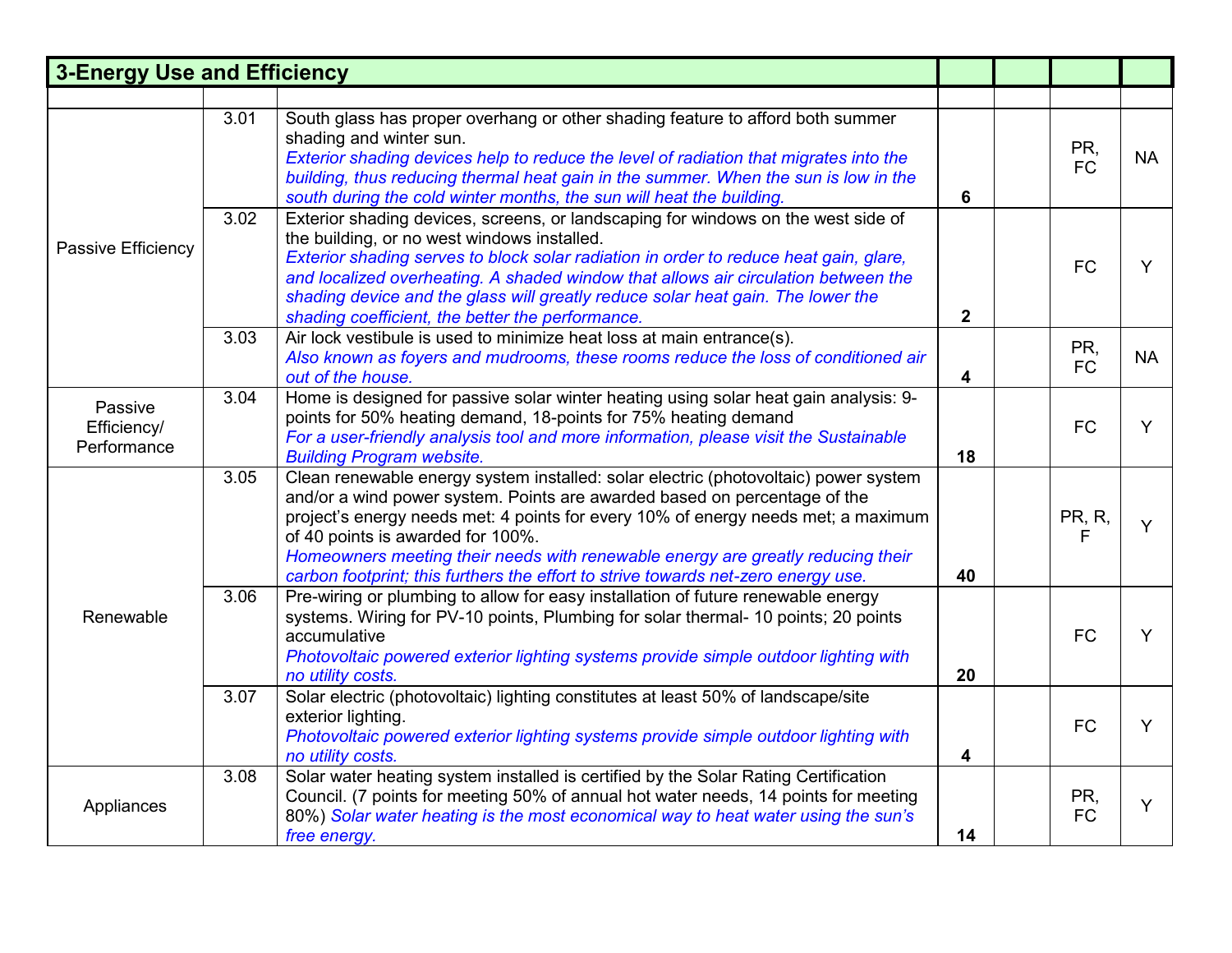| Appliances | 3.09 | Appliances that are not built-in are Energy Star rated. (4 points for 100%, 2 points for<br>$50%$ )<br>Energy star products reduce energy and water consumption, as well as occupant<br>utility bills.                                                                                                                                                                                                    | 4              | <b>FC</b>        | Y         |
|------------|------|-----------------------------------------------------------------------------------------------------------------------------------------------------------------------------------------------------------------------------------------------------------------------------------------------------------------------------------------------------------------------------------------------------------|----------------|------------------|-----------|
|            | 3.10 | Smart wiring system installed for lighting control and telecommunications.                                                                                                                                                                                                                                                                                                                                | $\overline{2}$ | PR,FC            | Y         |
|            | 3.11 | Electric dryer is retrofitted for gas dryer stub-out.<br>Gas dryers are more efficient than electric, thus conserving energy. The provision of<br>a gas dryer stub-out allows for the occupant to explore this technology.                                                                                                                                                                                | 8              | PR, F            | <b>NA</b> |
|            | 3.12 | Passive clothes drying system is installed.<br>This method is cost-effective because of its use of free and abundant solar energy.<br>An outdoor clothesline can be thoughtfully designed into any outdoor<br>living/landscape area. An interior drying rack in the laundry area can be an effective<br>alternative. Dryers are the second or third biggest consumers of energy among home<br>appliances. | 8              | <b>FC</b>        | <b>NA</b> |
| Lighting   | 3.13 | At least 75% of interior light fixtures are non-incandescent (compact or tubular<br>fluorescent, LEDs, etc.) or are Energy Star certified.<br>Compact fluorescents use 75% to 80% less energy than standard incandescent<br>fixtures and last 8 to 15 times longer; LEDs and neon are also more efficient and last<br>for decades.                                                                        | 4              | PR,<br><b>FC</b> | Y         |
|            | 3.14 | 100% of incandescent lights are on solid-state dimmer switches.<br>Dimmer switches allow users to reduce the light output as desired, thus reducing<br>energy consumption.                                                                                                                                                                                                                                | $\mathbf{2}$   | PR,<br><b>FC</b> | <b>NA</b> |
| Insulation | 3.15 | Wall assemblies are rated at a minimum R-21 earns 4 points; wall assemblies with a<br>min R-24 earns 8 points, anything over R-24 earns 12 points.<br>R-value measures thermal resistance or the insulation quality of a material. Better<br>insulations with higher R-values greatly lower heating/cooling costs, and<br>consequently, energy needs.                                                     | 12             | PR, R            | <b>NA</b> |
|            | 3.16 | Ceiling assembly is rated to at a minimum R-41 earns 4 points, R-45 earns 8 points,<br>anything over R-49 earns 12 points.<br>Walls/ceilings with higher insulation values will reduce thermal migration and keep<br>cooling/heating costs lower.                                                                                                                                                         | 12             | PR, R            | <b>NA</b> |
|            | 3.17 | Attic access from conditioned space is sealed and insulated or attic is conditioned<br>space.<br>The attic access is like a window to the attic and needs to be sealed properly to<br>prevent conditioned air from leaking into the unconditioned attic space.                                                                                                                                            | 2              | PR, R            | <b>NA</b> |
|            | 3.18 | All exterior opaque doors are insulated to R-5 for 3 points or to R10 for 6 points.<br>Doors with higher insulation values reduce thermal migration, therefore saving<br>energy.                                                                                                                                                                                                                          | 6              | PR,<br><b>FC</b> | Y         |
|            | 3.19 | Garage door(s) for heated/conditioned garages is insulated to minimum R-10.<br>Doors with higher insulation values reduce thermal migration, therefore saving<br>energy.                                                                                                                                                                                                                                  | 4              | PR,<br><b>FC</b> |           |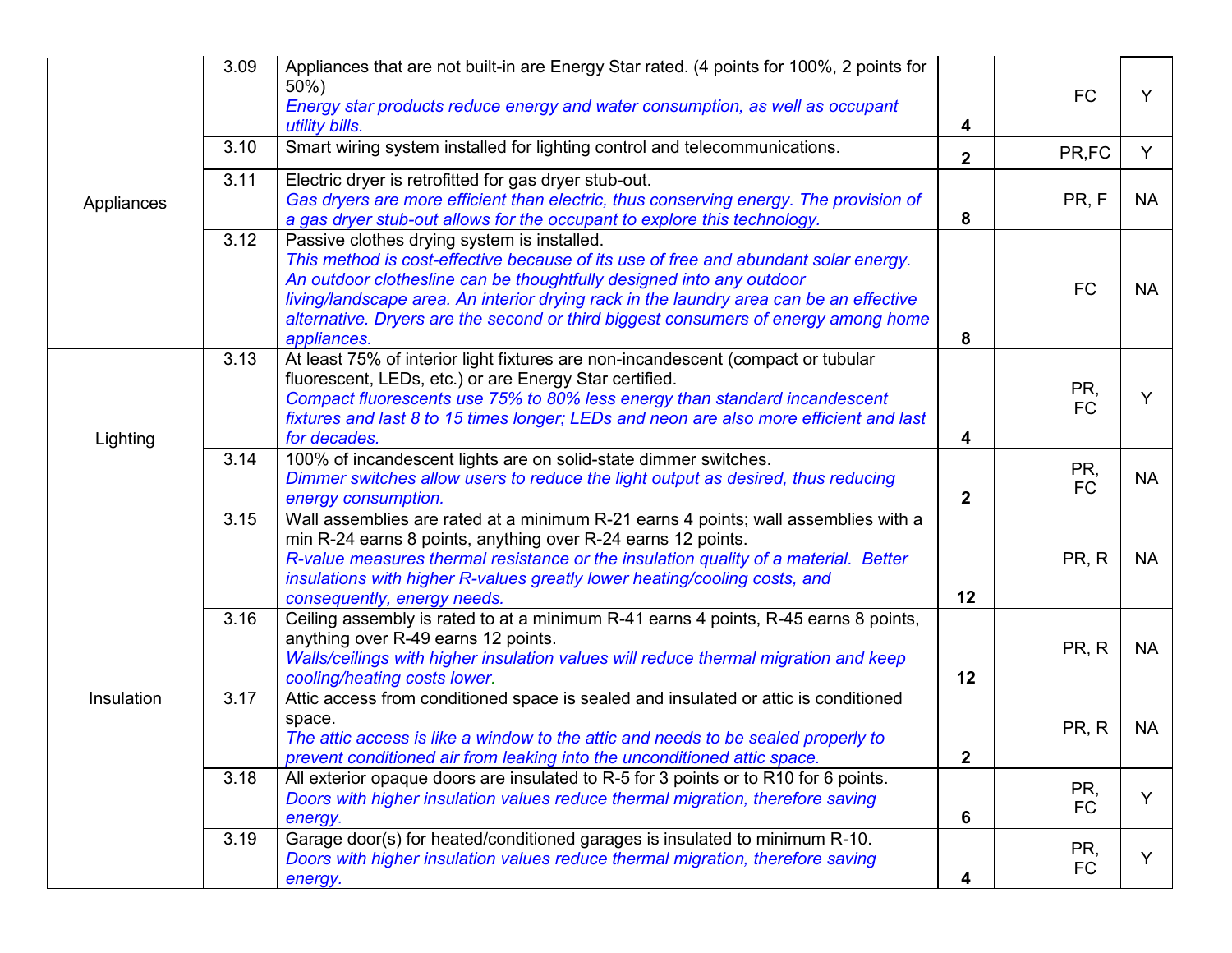| Insulation          | 3.20 | All metal framed windows and doors have a thermal break in both frame and sash or<br>no metal framed windows.<br>Metal has high heat transfer properties and is effective at transferring heat out of the<br>house. Some new metal windows and doors have been cut in half and a new<br>material with low heat transmittance properties is sandwiched in the middle to<br>prevent the escape of heat from the house. | 6              | PR,<br><b>FC</b> | Y         |
|---------------------|------|----------------------------------------------------------------------------------------------------------------------------------------------------------------------------------------------------------------------------------------------------------------------------------------------------------------------------------------------------------------------------------------------------------------------|----------------|------------------|-----------|
|                     | 3.21 | All new windows have a U-Factor of 0.35 for 6 points or a U-Factor of 0.30 for 12<br>points.<br>Windows can be a large source of heat loss. The better the U-Factor, the better they<br>will keep heat in your house.                                                                                                                                                                                                | 12             | PR,<br><b>FC</b> |           |
|                     | 3.22 | Stack and/or cross ventilation capacity exists for seasonal cooling. (Paths are not<br>greater than 40 ft.)<br>Using natural breezes to cool the house lessens or eliminates the need for<br>mechanical cooling and saves energy.                                                                                                                                                                                    | 8              | PR,<br><b>FC</b> | <b>NA</b> |
|                     | 3.23 | No AC unit is installed.                                                                                                                                                                                                                                                                                                                                                                                             | 4              | PR,FC            | <b>NA</b> |
| Heating/<br>Cooling | 3.24 | Heat recovery ventilator or air-to-air heat exchanger is installed.<br>These units exchange the inside air with outside air to remove indoor air pollutants,<br>and exchange energy from outgoing cool air to incoming hot air which reduces utility<br>costs. Air exchange is important for retrofits that seal the building envelope. Proper<br>ventilation ensures healthy indoor air quality.                    | 18             | PR,<br><b>FC</b> | Y         |
|                     | 3.25 | Non-load bearing walls between living spaces are removed to create an open floor<br>plan (Amount of credit awarded determined by committee evaluation).<br>Open floor plans allow for better airflow between areas of a house and promote<br>daylighting as well as passive solar heating.                                                                                                                           | 8              | PR,<br><b>FC</b> | <b>NA</b> |
|                     | 3.26 | All bathroom exhaust fans are wired with light, occupant sensor, or on a timer.                                                                                                                                                                                                                                                                                                                                      | $\overline{2}$ | PR,FC            | <b>NA</b> |
| Performance         | 3.27 | Post retrofit performance testing completed.<br>A blower door test confirms the energy efficiency of the building envelope showing a<br>tight house and a minimal loss of conditioned air through leakage.                                                                                                                                                                                                           | 10             | <b>FC</b>        | Y         |
| Other Programs      | 3.28 | Project is also participating in another energy certification program (i.e. NAHB/ ANSI<br>National Green Building Standard, Energy Star or LEED)                                                                                                                                                                                                                                                                     | 2 <sup>1</sup> | <b>FC</b>        | Y         |
|                     |      | Total for Energy Use & Efficiency (3)                                                                                                                                                                                                                                                                                                                                                                                | 242            |                  |           |

| 4-Materials and Resource Use |      |                                                                                                                                                                                                                                                                                         |  |                        |           |
|------------------------------|------|-----------------------------------------------------------------------------------------------------------------------------------------------------------------------------------------------------------------------------------------------------------------------------------------|--|------------------------|-----------|
|                              |      |                                                                                                                                                                                                                                                                                         |  |                        |           |
| Design                       | 4.01 | Credit will be awarded for designs with extra consideration for durability and<br>resilience to weather damage from these elements: freeze-thaw cycles, moisture,<br>temperature extremes, and UV radiation exposure. (Amount of credit awarded<br>determined by committee evaluation.) |  | <b>PR</b><br><b>FC</b> | <b>NA</b> |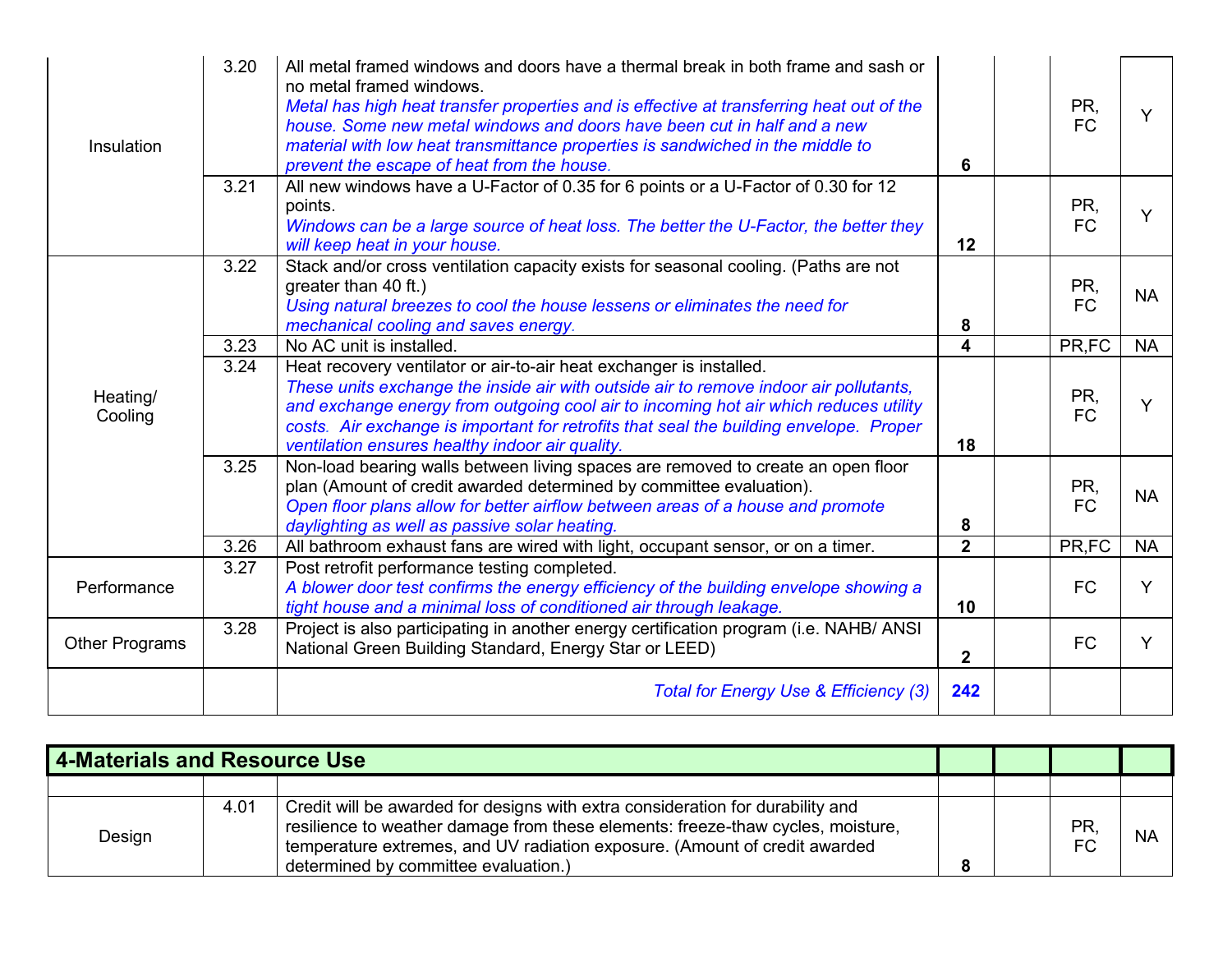|                  | 4.02                                                                                                                                                                                                                                            | Removed stumps and tree limbs are ground for mulch for use on site or used for<br>heating needs.                                                                                                                                            | 4         |                  | <b>NA</b> |
|------------------|-------------------------------------------------------------------------------------------------------------------------------------------------------------------------------------------------------------------------------------------------|---------------------------------------------------------------------------------------------------------------------------------------------------------------------------------------------------------------------------------------------|-----------|------------------|-----------|
| Construction     | 4.03                                                                                                                                                                                                                                            | Construction waste reduction / reuse plan written and followed (e.g. recycle wood,<br>cardboard, drywall, foam, metal, concrete, masonry, asphalt). (4 pts for 50% of waste<br>recycled/reused and 8 pts for 90% of waste recycled/reused.) | 8         | I, FC            |           |
|                  | 4.04                                                                                                                                                                                                                                            | Donate excess materials to a non-profit building organization. (Restore, Eric's<br>Building Supply, etc)                                                                                                                                    | 4         | <b>FC</b>        |           |
|                  | 4.05                                                                                                                                                                                                                                            | Composting system is installed in yard (made on site or manufactured).                                                                                                                                                                      | 4         | FC               |           |
|                  | 4.06                                                                                                                                                                                                                                            | Use of durable finishes (i.e. warranty or life expectancy of 40+ years) The finish must<br>comprise 90% of total finish used in each category: roofing (4 pts), siding (4 pts), and<br>flooring (4 pts).                                    | $12 \,$   | PR.<br><b>FC</b> |           |
| <b>Materials</b> | Regional materials: materials used are extracted and manufactured within 500 miles<br>4.07<br>of site. (3 points for each material - see chart for requirements)<br>For reference chart, please visit the Sustainable Building Program website. | 24                                                                                                                                                                                                                                          | PR,<br>FC |                  |           |
|                  | 4.08                                                                                                                                                                                                                                            | Recycled, recyclable, salvaged, and/or rapidly renewable materials are used. (3<br>points for each material - see chart for requirements)<br>For reference chart, please visit the Sustainable Building Program website.                    | 24        | PR,<br>FC        |           |
|                  | 4.09                                                                                                                                                                                                                                            | FSC or SFI Certified wood products are used. (4 points for each material - see chart<br>for requirements)<br>For reference chart, please visit the Sustainable Building Program website.                                                    | 20        | PR.<br><b>FC</b> |           |
|                  |                                                                                                                                                                                                                                                 | Total for Materials & Resource Use (4)                                                                                                                                                                                                      | 108       |                  |           |

| <b>5-Indoor Environmental Quality</b> |      |                                                                                                                                                                                                                                                                                                                                                                                                                                                    |    |  |                  |           |
|---------------------------------------|------|----------------------------------------------------------------------------------------------------------------------------------------------------------------------------------------------------------------------------------------------------------------------------------------------------------------------------------------------------------------------------------------------------------------------------------------------------|----|--|------------------|-----------|
|                                       |      |                                                                                                                                                                                                                                                                                                                                                                                                                                                    |    |  |                  |           |
| Ventilation                           | 5.01 | Ventilation strategy is implemented to ensure healthy outside air exchange. Home is<br>designed and constructed for ventilation conforming to ASHRAE Standard 62.2-<br>2007.<br>A properly installed ventilation system will rid the house of pollutants and VOCs,<br>providing a healthier living space. To view ASHRAE Standard 62.2-2007, please<br>see:http://www.ashrae.org/technology/page/548                                               | 12 |  | PR,<br><b>FC</b> | <b>NA</b> |
|                                       | 5.02 | Project has detached garage, no garage, or an exhaust fan in garage on a timer<br>and/or wired to door opener on attached garage (Balance the exhaust / intake air<br>with transfer grill to outside).<br>A detached garage will separate and prevent toxic fumes from entering the home.<br>Having the garage door wired to an exhaust fan will remove toxic automobile<br>emissions from the garage, preventing them from leaking into the home. | 6  |  | PR,<br><b>FC</b> | <b>NA</b> |
|                                       | 5.03 | Test for radon.<br>Radon can be present in older homes. Sealing the building envelope where radon is<br>present may pose a health risk to inhabitants. Identifying the existence of radon will<br>help create a more appropriate ventilation plan.                                                                                                                                                                                                 | 4  |  | PR.<br><b>FC</b> |           |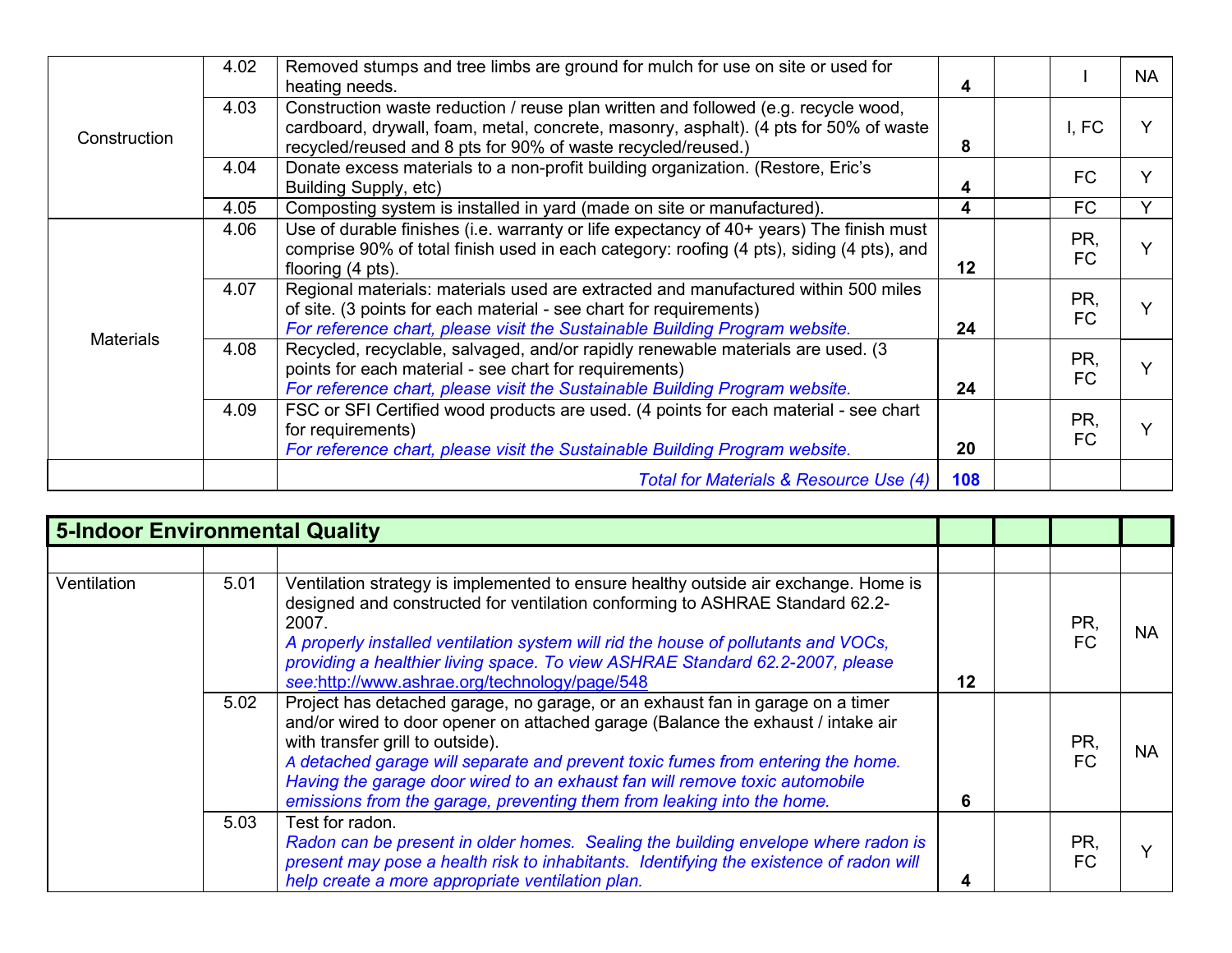| Ventilation      | 5.04 | No HVAC air handling equipment is in the garage.                                                                                                                                                                                                                                                                                                                                                                                                                                                                                                        | 6              | PR,FC            | <b>NA</b> |
|------------------|------|---------------------------------------------------------------------------------------------------------------------------------------------------------------------------------------------------------------------------------------------------------------------------------------------------------------------------------------------------------------------------------------------------------------------------------------------------------------------------------------------------------------------------------------------------------|----------------|------------------|-----------|
|                  | 5.05 | Central vacuum system installed.<br>Venting the vacuum to outside prevents the release of small particles back into the<br>home improving indoor air quality.                                                                                                                                                                                                                                                                                                                                                                                           | $\overline{2}$ | PR,<br><b>FC</b> | Y         |
| Appliances       | 5.06 | 100% of fireplaces and woodstoves are sealed-combustion. Also, this credit is<br>awarded for pellet stoves or no fireplaces or woodstoves.<br>Sealed-combustion fireplaces involve a type of double-walled special vent supplied<br>by the manufacturer that normally vents through a sidewall in a horizontal position.<br>The inner surface removes the flue gases and the outer container provides for<br>passage of combustion air. This type of fireplace does not negatively affect indoor air<br>quality, nor energy loss in conditioned spaces. | 4              | PR,<br><b>FC</b> | Y         |
|                  | 5.07 | Low-VOC materials are used: floor coverings, adhesives, sealants, paints and<br>finishes. (3-points for each type used, max 15-points) (See chart for requirements.)<br>Low toxic interior finish products reduce off-gassing of VOCs and other toxic<br>substances, which improves indoor air quality.                                                                                                                                                                                                                                                 | 15             | PR,<br><b>FC</b> | Y         |
|                  | 5.08 | Zero VOC materials are used: flooring, adhesives, sealants, paints and finishes. (4-<br>points for each type used, max 20-points) (See chart for requirements.)<br>Interior paints and finishes with no VOCs will reduce their negative effect on indoor<br>air quality.                                                                                                                                                                                                                                                                                | 20             | PR,<br><b>FC</b> | Y         |
| <b>Materials</b> | 5.09 | Formaldehyde-free materials are used: sheeting, sub-floors, cabinets, etc. or sealing<br>is done to prevent fumes from escaping from materials with formaldehyde. (3-points<br>for each type used, max 8-points) (See chart for requirements.)<br>Cabinets made from formaldehyde free particleboard or MDF eliminate the Volatile<br>Organic Compounds [VOC] that off-gas into the home, resulting in healthier indoor<br>air quality.                                                                                                                 | 12             | PR,<br><b>FC</b> | Y         |
|                  | 5.10 | Formaldehyde-free fiberglass insulation is used for building envelope insulation.<br>Formaldehyde-free fiberglass insulation eliminate Volatile Organic Compounds<br>[VOC] that off-gas into the building enclosure during the course of construction,<br>increasing indoor air quality and decreasing adverse effects to workman and<br>occupant health.                                                                                                                                                                                               | $\overline{2}$ | PR, R            | Y         |
|                  | 5.11 | Day-lighting strategy is implemented in all conditioned rooms, except storage areas.<br>Letting natural light into the house will save energy by avoiding the use of artificial<br>lighting during the daylight hours.                                                                                                                                                                                                                                                                                                                                  | $\mathbf{2}$   | PR,<br><b>FC</b> | <b>NA</b> |
| Comfort          | 5.12 | All exhaust fans rated for 1.0 sone (noise rating) or less.<br>Fans with a low noise level will reduce noise pollution.                                                                                                                                                                                                                                                                                                                                                                                                                                 | $\mathbf{2}$   | <b>FC</b>        | Y         |
|                  | 5.13 | Intentional aesthetic enhancement credit: Points are awarded based on<br>1. Composition and expression 2. Craftsmanship and 3. Response and association<br>with place and context. (Maximum of 6 points per committee review; can include<br>private outdoor living spaces.)<br>For aesthetic guidelines, please visit the Sustainable Building Program website.                                                                                                                                                                                        | 6              | <b>FC</b>        | <b>NA</b> |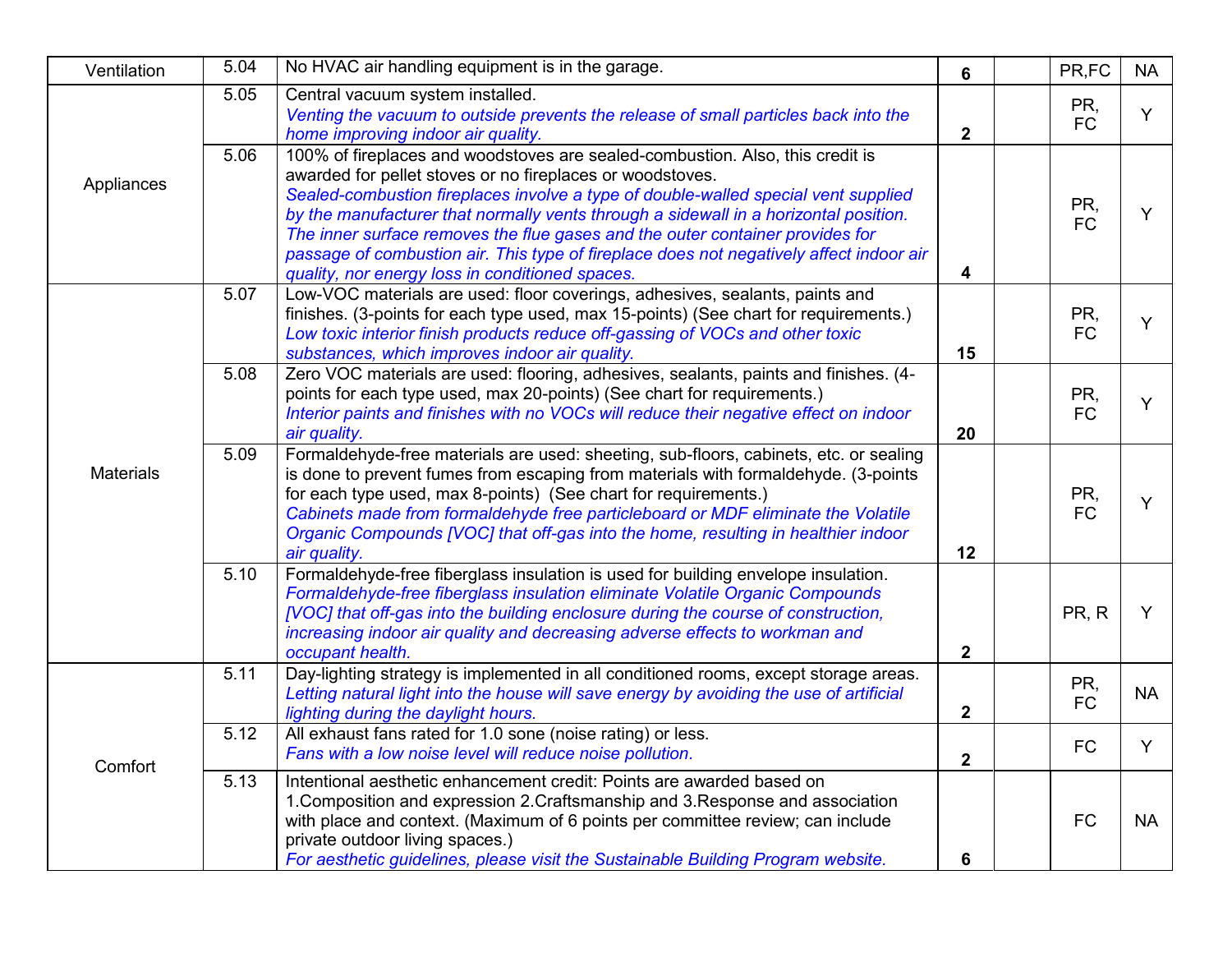|  | Total for Indoor Environmental Quality (5)   93 |  |  |
|--|-------------------------------------------------|--|--|
|  |                                                 |  |  |

| <b>6-Innovation and Education</b> |      |                                                                                                                                                                                                                                                                                                                                                                                                                                                                                                                                  |    |  |     |           |
|-----------------------------------|------|----------------------------------------------------------------------------------------------------------------------------------------------------------------------------------------------------------------------------------------------------------------------------------------------------------------------------------------------------------------------------------------------------------------------------------------------------------------------------------------------------------------------------------|----|--|-----|-----------|
|                                   |      |                                                                                                                                                                                                                                                                                                                                                                                                                                                                                                                                  |    |  |     |           |
| Innovation                        | 6.01 | Innovation credit submissions are evaluated by committee. (Maximum of 25 points<br>awarded) Some examples include: landscaping with edible food or providing a<br>greenhouse, net zero energy home, life cycle analysis, net zero water home, lighting<br>design modeling, energy usage guarantee, innovative regional design, radiant in-<br>floor heating, domestic water manifold system, whole house fan, integrated<br>photovoltaic shingle roofing, wood pellet stove heating, aesthetic or community<br>enhancement, etc. | 25 |  | FC. |           |
| Education                         | 6.02 | Owner agrees to open house for a County Sponsored Home Tour within 2 years of<br>the certificate of occupancy.                                                                                                                                                                                                                                                                                                                                                                                                                   |    |  | FC  | <b>NA</b> |
|                                   |      | Total for Innovation & Education (6)                                                                                                                                                                                                                                                                                                                                                                                                                                                                                             | 28 |  |     |           |

## **Total Points for all Categories**

|                  |    | m   | J   |     | Ð  |    | <b>Total</b> |
|------------------|----|-----|-----|-----|----|----|--------------|
| <b>Total</b>     | 30 | 135 | 242 | 108 | 93 | 93 | 636          |
| <b>Submitted</b> |    |     |     |     |    |    |              |
| <b>Final</b>     |    |     |     |     |    |    |              |

#### **Some Notes on Reading the Worksheet**

The first section of the worksheet describes the prerequisites. The rating categories as outlined on page 1 will follow the prerequisites. Within each rating category, there are items that give the user a chance to accumulate points by satisfying the requirements of each item. Sometimes an item has properties that could place it in more than one category. For example, this happens frequently with items that deal with the use of hot water as this effects both water consumption and energy use. The CCSBP placed all items in the categories only once and we placed it where one would most likely think of it when designing, constructing, or just contemplating a specific building system.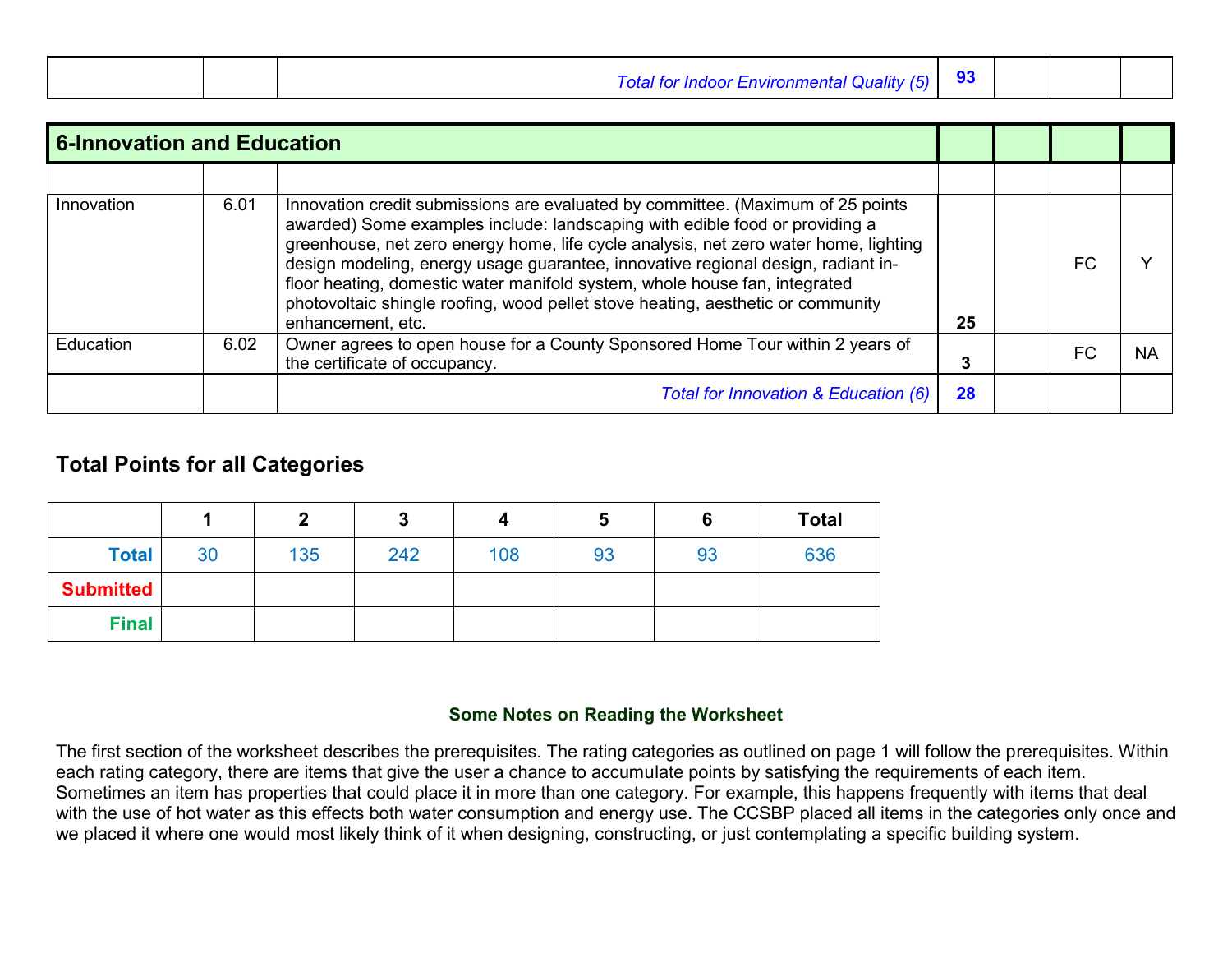Each of the line items contains more than just a description of the item. You will also see the item number, the number of possible points that can be earned, the stage at which verification of the item shall take place, and an indication if the item must be in the homeowner's manual. Both the "Verification Stage" column and the "Homeowner's Manual" column warrant a bit of explanation, since we are using abbreviations to express what we mean in this columns.

For the "Homeowner's Manual" column, there is a 'Y' for yes, meaning the support documentation for this item must be retained for the manual or an 'NA' meaning it is not applicable or not required that documentation is retained.

For the "Verification Stage" column, we have created a legend for the abbreviations used in this column:

PR=Plan Review PRA=Plan Review Attachment I=Initial Visit (Committee) R=Rough Inspection (Trades) II=Insulation Inspection F=Final Inspection (Trades) FC=Final Committee Inspection

The amount of inspections may seem intimidating at first, but most coincide with the usual building inspections with some added involvement of some CCSBP Committees members as well. Contact the CCSBP Manager for any questions on what is required at inspections or on how they shall occur.

## **The Steps for Project Certification**

- 1. An over-the-counter initial meeting where the builder obtains information about the program including the application and checklist. If desired by the builder/designer, there is also the option of pre-submitting plans for an initial review and then meeting to go over any suggestions the CCSBP might have.
- 2. Once the application and checklist are returned to the CCSBP, the builder obtains a yard sign designating their project as part of the Sustainable Building Program.
- 3. As part of compliance with the program the builder is asked to keep a "homeowner's manual. In this manual they need to save any product/appliance/material specs, any system information-solar/rainwater/graywater, they are asked to take pictures of key installation steps- insulation/systems/Trombe walls/anything that will be covered but needs to be verified.
- 4. The builder is asked to keep the program up to date on their progress and to schedule times for the program to visit/inspect their progress with their checklist elements.
- 5. After the project meets all code requirements, they contact the CCSBP to schedule a checklist cross-check inspection. The builder needs to be present with their plans and homeowner's manual at the time of the inspection. Once the project is evaluated with the checklist and meets at least the minimum requirements, the CCSBP awards the builder and their project at a public event and they receive our Sustainable Building Award plaque. The builder posts this plaque on their home/building.